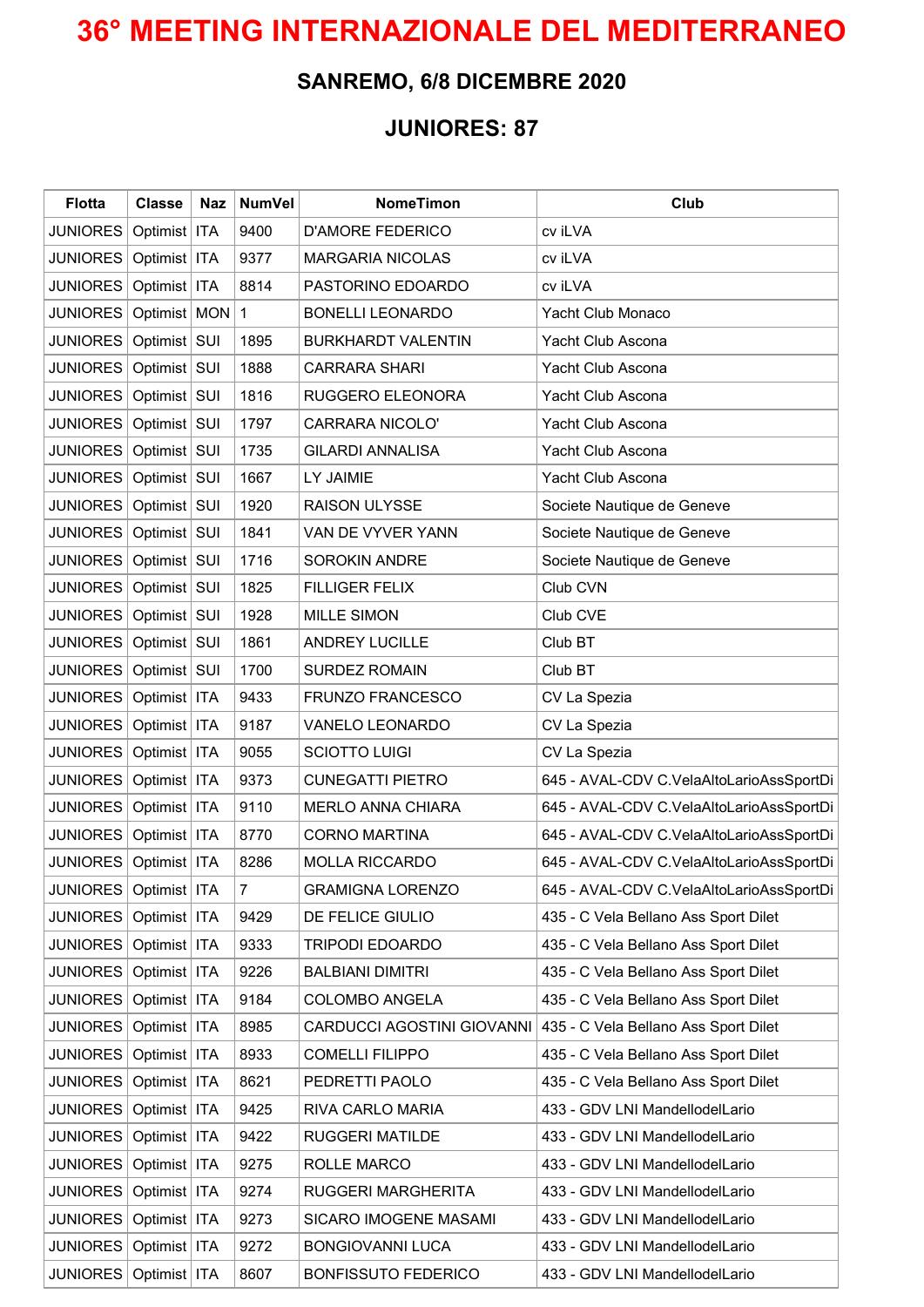| <b>Flotta</b>             | <b>Classe</b>  | Naz        | <b>NumVel</b>  | <b>NomeTimon</b>           | Club                                    |
|---------------------------|----------------|------------|----------------|----------------------------|-----------------------------------------|
| <b>JUNIORES</b>           | Optimist   ITA |            | 8423           | <b>MAGNIFICO FRANCESCO</b> | 433 - GDV LNI MandellodelLario          |
| <b>JUNIORES</b>           | Optimist   ITA |            | 8084           | <b>ANTONELLI ANDREA</b>    | 433 - GDV LNI MandellodelLario          |
| <b>JUNIORES</b>           | Optimist   ITA |            | $\overline{2}$ | <b>CIAVATTA EMANUELE</b>   | 433 - GDV LNI MandellodelLario          |
| <b>JUNIORES</b>           | Optimist   ITA |            | 8926           | PIETTA ILARIA              | 431 - GDV LNI Milano                    |
| <b>JUNIORES</b>           | Optimist   ITA |            | 9417           | <b>DEMURTAS ALEX</b>       | 385 - Fraglia Vela Riva Ass Sport Dil   |
| <b>JUNIORES</b>           | Optimist   ITA |            | 9398           | PERETTI CHLOČ              | 1228 - C.V.Cernobbio Ass.Sport.Dil.     |
| <b>JUNIORES</b>           | Optimist   ITA |            | 8083           | DE BERNARDI EMMA ALICE     | 1228 - C.V.Cernobbio Ass.Sport.Dil.     |
| <b>JUNIORES</b>           | Optimist   ITA |            | 6639           | <b>NESSI ALESSIO</b>       | 1228 - C.V.Cernobbio Ass.Sport.Dil.     |
| <b>JUNIORES</b>           | Optimist   ITA |            | 9353           | <b>VERANI ALESSANDRO</b>   | 1152 - Circolo VelicoTivano AssSportDil |
| <b>JUNIORES</b>           | Optimist   ITA |            | 8916           | <b>CAPPIO MATTEO</b>       | 1152 - Circolo VelicoTivano AssSportDil |
| <b>JUNIORES</b>           | Optimist   ITA |            | 7618           | PAGLIARI LUDOVICA          | 1152 - Circolo VelicoTivano AssSportDil |
| <b>JUNIORES</b>           | Optimist   ITA |            | 7101           | <b>ANGHILERI GIACOMO</b>   | 1152 - Circolo VelicoTivano AssSportDil |
| <b>JUNIORES</b>           | Optimist   ITA |            | 3              | <b>CASTELLI CATERINA</b>   | 1152 - Circolo VelicoTivano AssSportDil |
| <b>JUNIORES</b>           | Optimist   ITA |            | 8966           | <b>BONELLI LUDOVICA</b>    | 037 - C N Bordighera Ass Sport Dil      |
| <b>JUNIORES</b>           | Optimist   ITA |            | 8042           | <b>TEDESCO MATTEO</b>      | 029 - C N Albenga Ass Sport Dil         |
| <b>JUNIORES</b>           | Optimist   ITA |            | 7860           | PATERNA GIORDANO           | 029 - C N Albenga Ass Sport Dil         |
| <b>JUNIORES</b>           | Optimist   ITA |            | 7749           | <b>IANNIELLO BORIS</b>     | 029 - C N Albenga Ass Sport Dil         |
| <b>JUNIORES</b>           | Optimist   ITA |            | 9022           | <b>GUGLIELMATI CESARE</b>  | 019 Yacht Club Imperia                  |
| <b>JUNIORES</b>           | Optimist   ITA |            | 7923           | CAPPONI PIETRO GERARDO     | 019 Yacht Club Imperia                  |
| <b>JUNIORES</b>           | Optimist   ITA |            | 7832           | <b>CORREALE PAOLA</b>      | 019 Yacht Club Imperia                  |
| <b>JUNIORES</b>           | Optimist   ITA |            | 9149           | <b>TRAVERSO CARLOTTA</b>   | 018 - Club del Mare Ass Sport Dil       |
| <b>JUNIORES</b>           | Optimist       | <b>ITA</b> | 8880           | Fortin Nan Ludovica        | 018 - Club del Mare Ass Sport Dil       |
| JUNIORES                  | Optimist       | <b>ITA</b> | 7446           | REBUTTATO NICHOLAS         | 018 - Club del Mare Ass Sport Dil       |
| <b>JUNIORES</b>           | Optimist       | <b>ITA</b> | 9327           | <b>TRUCCHI FEDERICO</b>    | 017 - Y C Sanremo Ass Sport Dil         |
| JUNIORES   Optimist   ITA |                |            | 9326           | <b>EMERIGO ETTORE</b>      | 017 - Y C Sanremo Ass Sport Dil         |
| <b>JUNIORES</b>           | Optimist   ITA |            | 9316           | ROSSANO LUDOVICO           | 017 - Y C Sanremo Ass Sport Dil         |
| <b>JUNIORES</b>           | Optimist   ITA |            | 8988           | DI MECO LUIGI              | 017 - Y C Sanremo Ass Sport Dil         |
| <b>JUNIORES</b>           | Optimist   ITA |            | 8696           | <b>TERZI LORENZO</b>       | 017 - Y C Sanremo Ass Sport Dil         |
| <b>JUNIORES</b>           | Optimist   ITA |            | 8488           | MONACO LORENZO             | 017 - Y C Sanremo Ass Sport Dil         |
| <b>JUNIORES</b>           | Optimist   ITA |            | 8046           | <b>GEPPER ALEXANDER</b>    | 017 - Y C Sanremo Ass Sport Dil         |
| <b>JUNIORES</b>           | Optimist   ITA |            | 7614           | <b>ALLERA LORENZO</b>      | 017 - Y C Sanremo Ass Sport Dil         |
| <b>JUNIORES</b>           | Optimist   ITA |            | 804            | <b>ARTAMONOV ILIA</b>      | 017 - Y C Sanremo Ass Sport Dil         |
| <b>JUNIORES</b>           | Optimist   ITA |            | 9063           | <b>TRENTINI RICCARDO</b>   | 015 - C V Vernazzolesi Ass Sport Dil    |
| <b>JUNIORES</b>           | Optimist   ITA |            | 8967           | CATANIA BENEDETTA          | 015 - C V Vernazzolesi Ass Sport Dil    |
| <b>JUNIORES</b>           | Optimist   ITA |            | 8820           | FERRARA LUCA               | 015 - C V Vernazzolesi Ass Sport Dil    |
| <b>JUNIORES</b>           | Optimist   ITA |            | 8622           | <b>LUPI EDOARDO</b>        | 015 - C V Vernazzolesi Ass Sport Dil    |
| <b>JUNIORES</b>           | Optimist   ITA |            | 6654           | <b>FABRIZIO VITTORIO</b>   | 015 - C V Vernazzolesi Ass Sport Dil    |
| <b>JUNIORES</b>           | Optimist   ITA |            | 5985           | LORENZI FILIPPO            | 012 - C.V.Ventimigliese Ass Dilett      |
| <b>JUNIORES</b>           | Optimist   ITA |            | 5790           | <b>SATTA ASIA</b>          | 012 - C.V.Ventimigliese Ass Dilett      |
| <b>JUNIORES</b>           | Optimist   ITA |            | 9384           | <b>CUOCOLO ANNA</b>        | 001 - Yacht Club Italiano Ass Sport Dil |
| <b>JUNIORES</b>           | Optimist   ITA |            | 9381           | <b>LULLI ALESSIO</b>       | 001 - Yacht Club Italiano Ass Sport Dil |
| <b>JUNIORES</b>           | Optimist   ITA |            | 9259           | CINDOLO ALESSIO            | 001 - Yacht Club Italiano Ass Sport Dil |
| <b>JUNIORES</b>           | Optimist   ITA |            | 9092           | <b>CORRADI GIACOMO</b>     | 001 - Yacht Club Italiano Ass Sport Dil |
| <b>JUNIORES</b>           | Optimist   ITA |            | 8794           | <b>MOI ENEA</b>            | 001 - Yacht Club Italiano Ass Sport Dil |